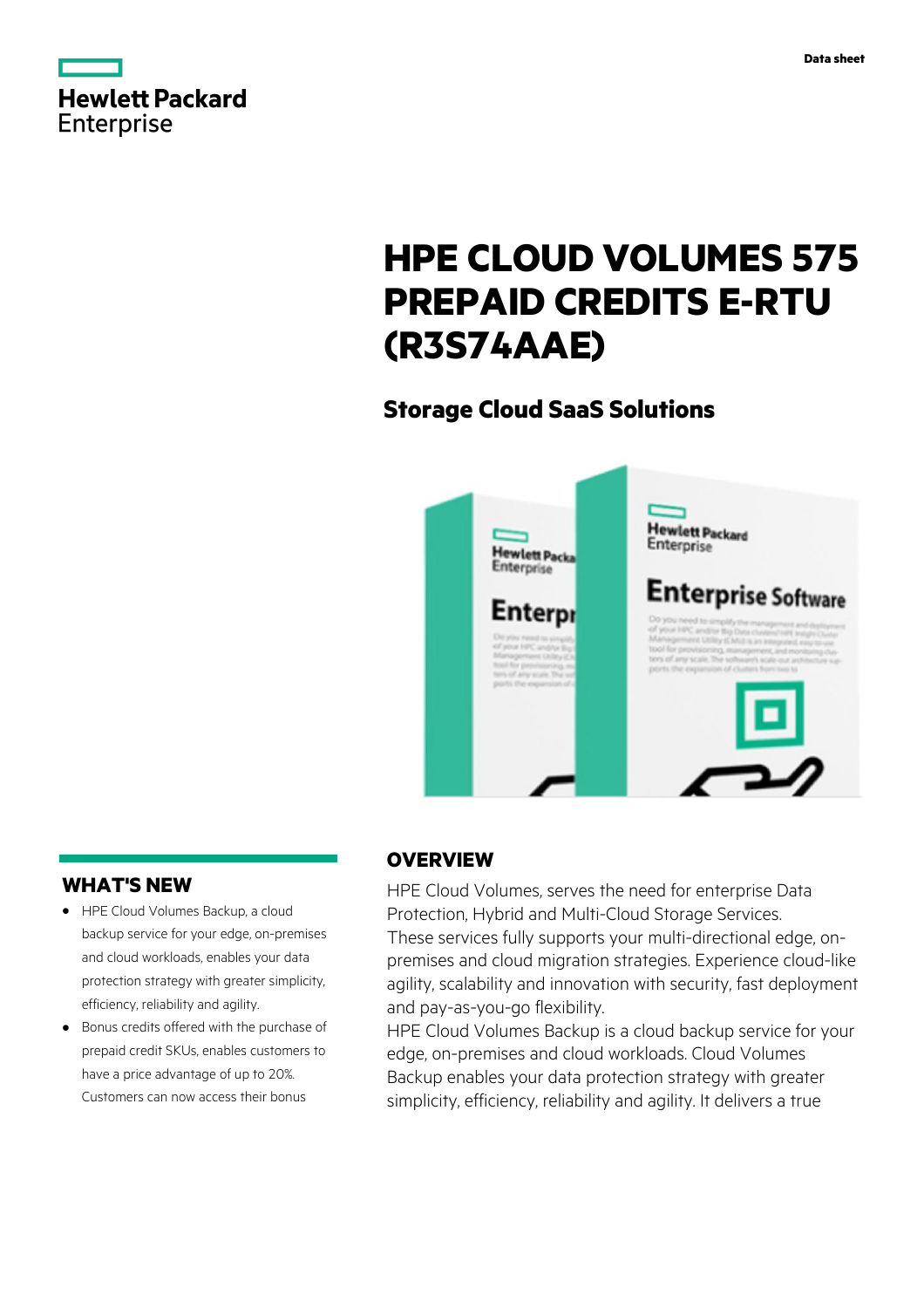credits up front.

**·** Any fees and charges will be applied towards their bonus credits first. Once this amount has been fully extinguished, fees and charges will then be applied against the prepaid amount.

cloud experience that enables you to backup directly from any storage array, or backup ISV – without the need for a appliance.

HPE Cloud Volumes Block is a multi and hybrid cloud service for storing and managing your data. This data can be attached dynamically to various cloud compute providers without vendor lock-in and egress costs. Perfect for recovery, hybrid CI/CD, bi- directional migration, hybrid data protection etc.

#### **FEATURES**

#### **Data Mobility**

Your data, where you need it; Attach your data to all major Cloud Compute service providers including Amazon Web Services, Azure™ or Google Cloud Platform.

Leverage the strengths and cost efficiency of different cloud compute providers to Develop Applications, perform Data Analytics and run Operations on another.

If you decide to bring services back "on-premises", HPE Cloud Volumes solutions allows for a fast reverse migration and more importantly without excessive egress costs.

#### **Data Durability**

Disaster recovery or backup from anywhere to anywhere with simplified administration and self-service restores.

Benefit from making cloud cost effective long term retention, reuse archive and compliance. [1]

#### **Cloud Economics**

Reinvest savings to innovation and growth with everything-as-a-service with no start-up or maintenance costs that fit the needs of most IT budgets.

#### **On Premise and in the Cloud**

Enable an on-premises experience with the flexibility and cost effectiveness of "the cloud". Take complete control over your data through a platform as easy to use as native cloud storage.

Benefit from the reliability and features your application need with global visibility data manageability, no matter what.

Disaster recovery or backup from anywhere to anywhere with simplified administration and self-service restores while making cloud cost effective, long term retention, reuse archive and compliance.